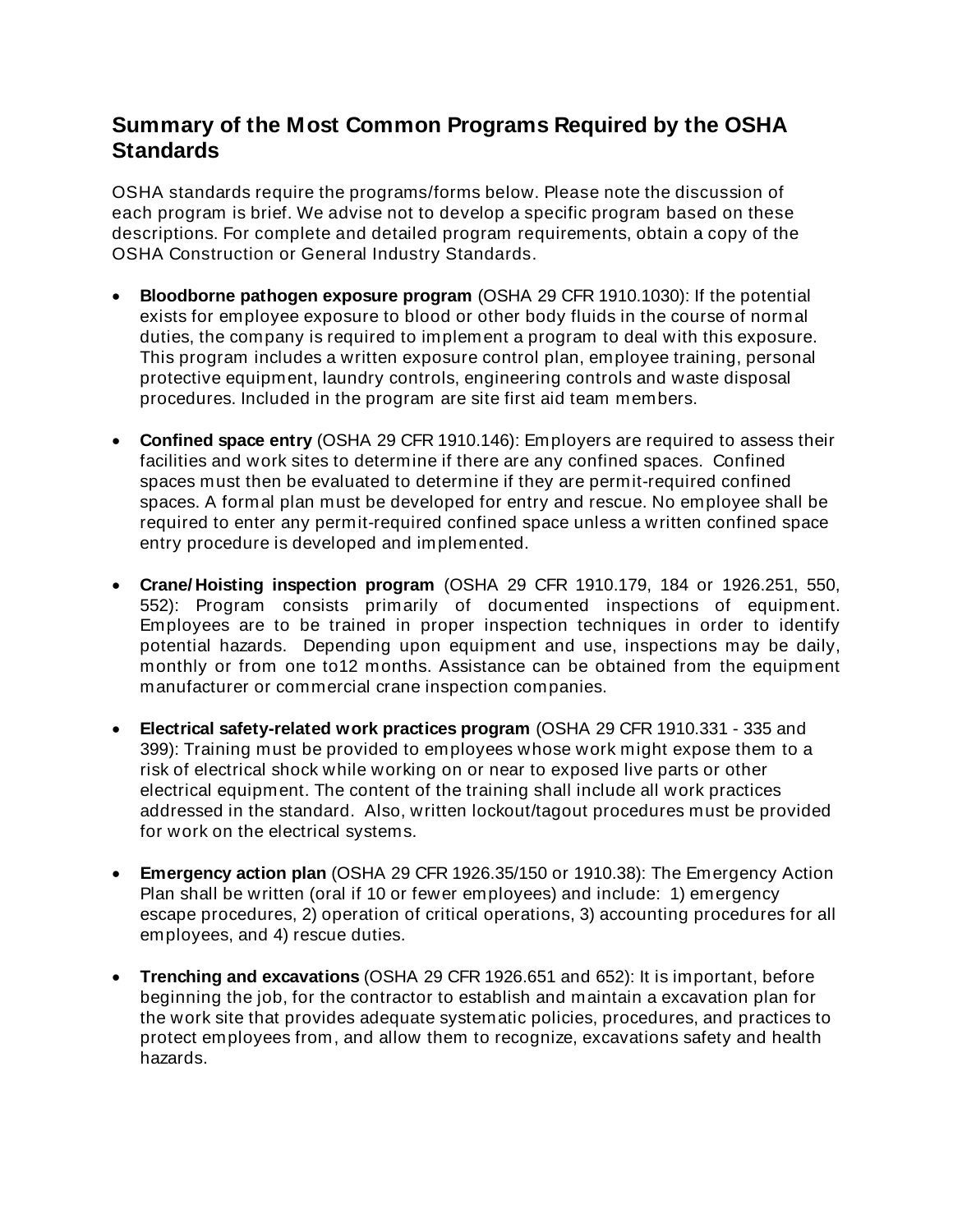- **Fire prevention plan** (OSHA 29 CFR 1926.24 & 1910.39): Shall be written (oral if 10 or fewer employees) and include; 1) a list of major workplace fire hazards, and 2) names of personnel responsible for maintenance of fire control and prevention equipment. For both plans, employees **shall** be appropriately trained.
- **Fall Protection Program** (OSHA 29 CFR 1926 Subpart M): Required for all construction related activities as defined in Subpart M of CFR 1926. A written plan is required and should include the following key elements; 1) Conduct Fall Hazard Assessment, 2) Establish Policy and Develop Procedures, 3) Determine Appropriate Hazard Control Measures, 4) Elimination/Engineering Controls, 5) Selection and use of Applicable Systems, 6) Orientation and Training, 7) Inspection and Maintenance, 8) Program Audit.
- **First aid** (OSHA 29 CFR 1910.151 or 1926.50): Trained, designated first-aid responders must be provided at each work location that is not in "near proximity" to medical assistance. Near proximity would be a response time of five minutes or less for local EMS.
- **General Safety and Health Provisions** (OSHA 29 CFR 1926.20): These are the key major elements to a good general safety and health program 1) Management Commitment and Employee Involvement, 2) Work site Analysis, 3) Hazard Prevention and Control, 4) Safety and Health Training.
- Hazard communication program (OSHA 29 CFR 1926.59 or 1910.1200): Each employer is required to develop a written Hazard Communication (HAZCOM) program to include: 1) an inventory of all hazardous chemicals in the workplace, 2) labeling, tagging, or marking each container o**f** hazardous chemical, 3) employee training on the hazards from these chemicals, 4) maintenance of Material Safety Data Sheets (MSDS's).
- **Hearing Conservation Program** (OSHA 29 CFR 1910.95 or 1926.101): Occupational noise levels must be evaluated to determine if a hazard exists and if so, what controls must be implemented. If noise levels exceed OSHA standards, then a formal Hearing Conservation Program must be established, to include: 1) noise monitoring, 2) employee training, and 3) periodic hearing examinations.
- **Hot work program** (OSHA 29 CFR 1910.106, 119, and 252): A Hot Work Program is required when hot work, such as welding or cutting, use of spark-producing powered tools, chipping operations, etc., is performed in an area where combustibles, flammables, or gasses may be ignited. Prior to hot work, an authorized person must inspect the area to determine: 1) need and feasibility, 2) fire or explosive hazards, and 3) control measures. A written permit should be issued identifying: 1) the scope of work performed, 2) precautions to be take, and 3) any follow-up upon completion of the work.
- **Laboratory chemical safety** (OSHA 29 CFR 1910.1450): Established if facility has laboratory facilities using hazardous chemicals (Example: Production plant having a quality control testing lab). Not required if laboratory only uses commercially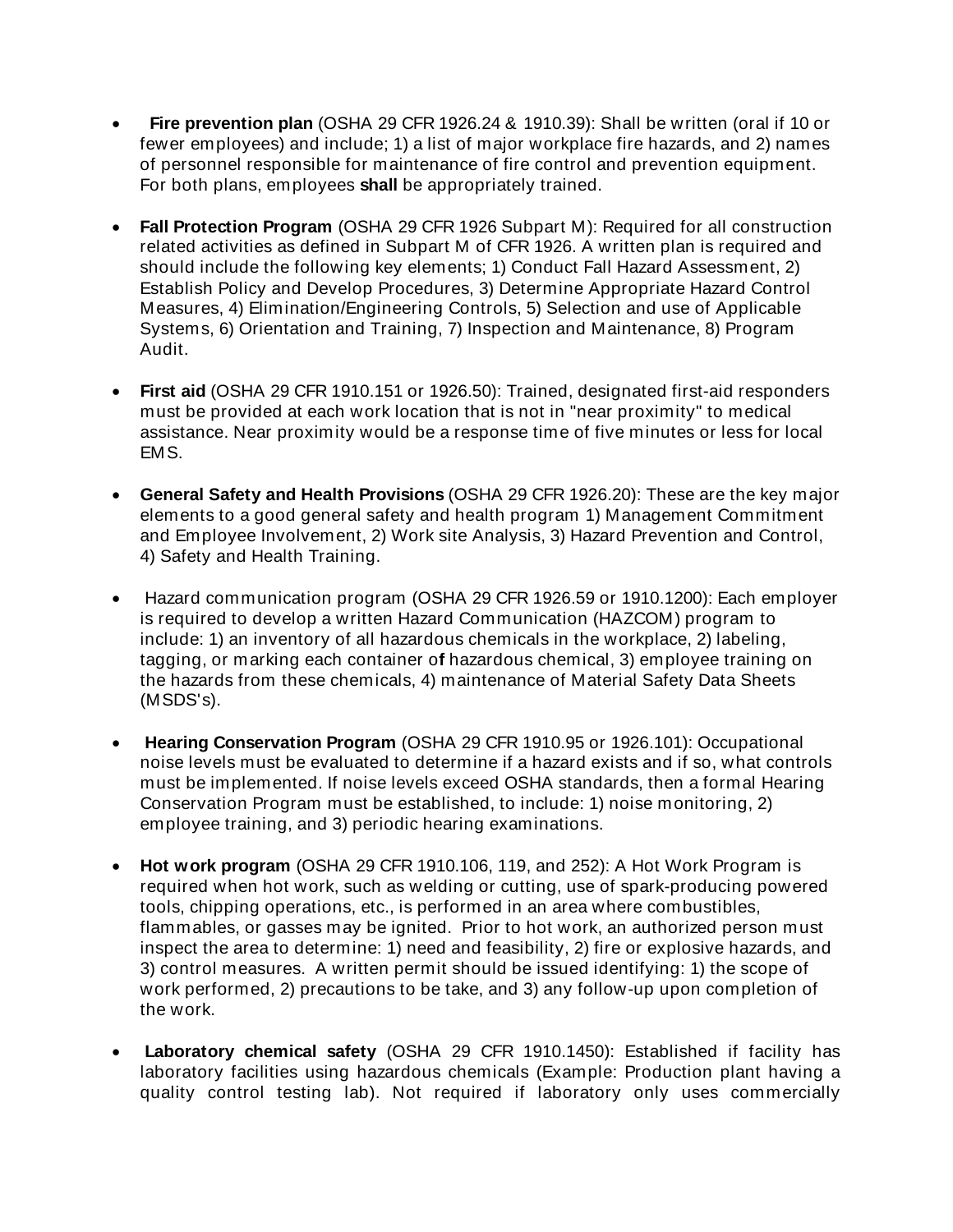prepared kits or dip-and-read testing. Plan requires a written chemical hygiene plan, employee monitoring, medical surveillance, hazard identification and recordkeeping.

- **Lockout/ Tagout program** (OSHA 29 CFR 1910.147, 333 and/or 1926.417): required for the servicing, cleaning and maintenance of machines and equipment in which the unexpected startup or energization (turning the power back on) or release of stored energy (power press at top of cycle) could cause injury to employees. Under this program, all possible sources of energy must be identified and secured (locked out/off) and / or tagged to warn other employees why the equipment is turned off.
- **Machine Guarding** (OSHA 29 CFR 1910 Subpart O): This subpart of the OSHA Standard requires guarding of all dangerous moving parts in three basic areas:
	- *1. The point of operation:* that point where work is performed on the material, such as cutting, shaping, boring, or forming of stock;
	- *2. Power transmission apparatus:* all components of the mechanical system that transmit energy to the part of the machine performing the work. These components include flywheels, pulleys, belts, connecting rods, couplings, cams, spindles, chains, cranks, and gears;
	- *3. Other moving parts:* all parts of the machine which moves while the machine is working. These can include reciprocating, rotating, and transverse moving parts, as well as feed mechanisms and auxiliary parts of the machine.
- **OSHA Recordkeeping** (OSHA 29 CFR 1904): Records must be maintained for 5 years previous to the current year and must be available in the establishment for inspection. Under OSHA, only employers with more than 10 employees are required to maintain these records. There are some exemptions to this law. Under House Bill 308, all public employers are required to maintain the forms, regardless of number of employees and form 300A must be submitted every year. The following is a list of OSHA Recordkeeping forms;
	- **OSHA form 300:** "Log of Work-Related Injuries and Illnesses". Used to record every work-related death and about every work-related injury or illness that involves loss of consciousness, restricted work activity or job transfer, days away from work, or medical treatment beyond first aid.
	- **OSHA form 300A:** "Summary of Work-Related Injuries and Illnesses". Used to summarize the statistical data gathered with form 300. This form must be posted from February 1 to April 30 of the year following the year covered by the form.
	- **OSHA form 301:** "Injuries and Illnesses Incident Report". This form is one of the first forms you must fill out when a recordable work related injury or illness has occurred. It is used to provide detailed information on injuries and illnesses, how they occurred, etc. This form is the basis for the information filled out on the OSHA Form 300.
- **Personal Protective Equipment** (OSHA 29 CFR 1910.132 & 1926 Subpart E): Each employer is required to perform and document a hazard assessment of the workplace to determine if hazards exist that make the use of personal protective equipment (PPE) necessary. If so, appropriate PPE must be selected. Training is required and includes: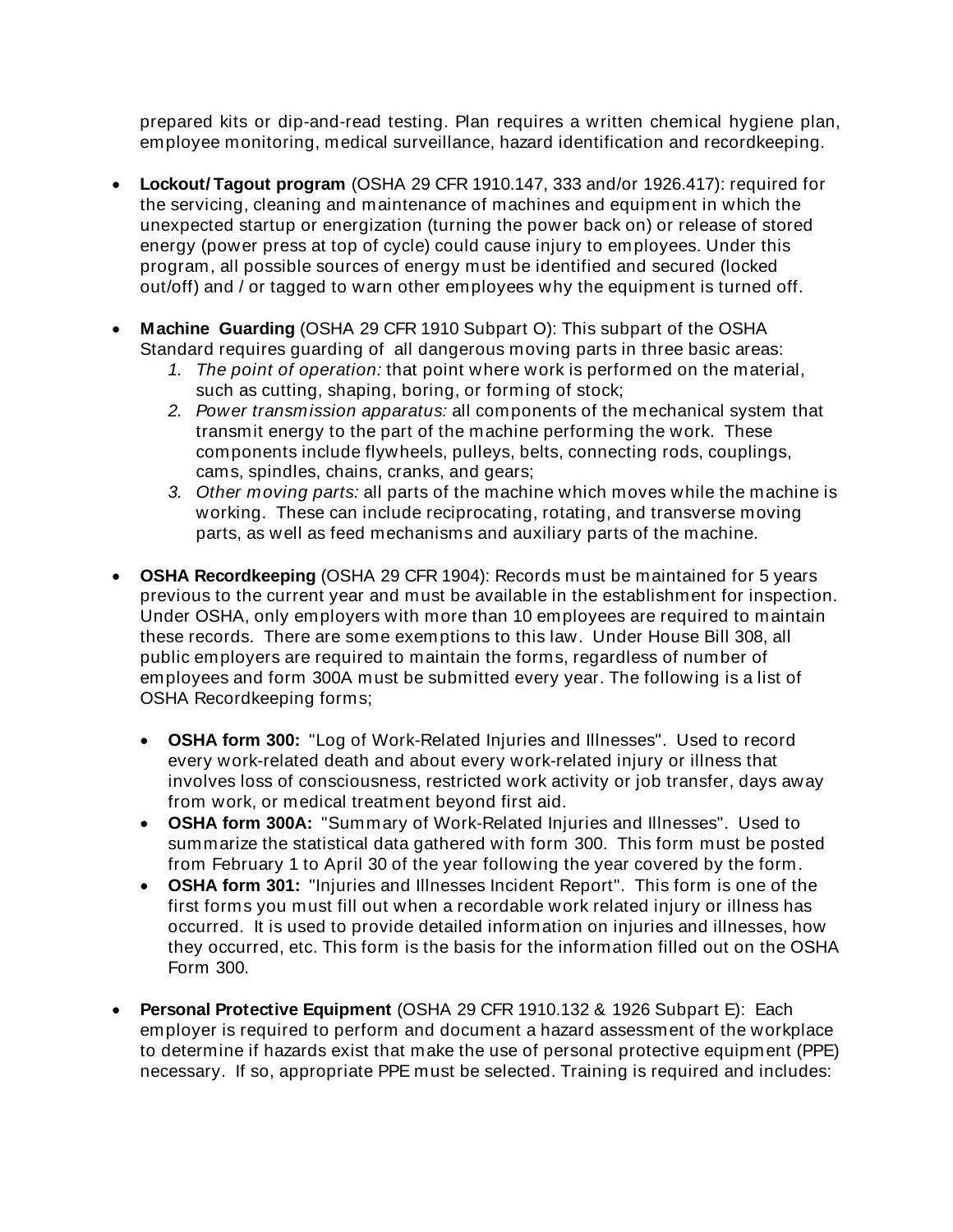1) when the PPE is necessary, 2) what PPE is required, 3) how to use the PPE, 4) the limitations of PPE, and 5) proper care and maintenance of the PPE.

- **Powered Industrial Truck Operator Training** (OSHA 29 CFR 1910.178 & 1926.602(d)): Employers shall ensure that each powered industrial truck operator is competent to operate a powered industrial truck safely, as demonstrated by completion of training and evaluation. Training elements include: 1) formal instruction, 2) demonstrations performed by the trainer, 3) practical exercises performed by the trainee, and 4) evaluation of the operator's performance in the workplace. Training program content shall include: 1) truck-related topics, 2) workplace-related topics, and 3) specific requirements spelled out in the standard.
- **Respiratory protection program** (OSHA 29 CFR 1910.134 or 1926.103: For the use of respiratory protection, it is required that either initial air monitoring or a reasonable estimate of exposure be made to determine the need for such protection. If respiratory protection is required (because of an over-exposure or employer requirements), then a formal, written nine step respiratory protection program is required. Items to be included in such a program are: 1) procedures for selecting respirators, 2) medical evaluations, 3) fit testing procedures, 4) procedures for proper use in routine and reasonably expected emergencies, 5) procedures and schedules for cleaning, disinfecting, storing, inspecting, repairing, discarding and otherwise maintaining respirators, 6) ensuring adequate air quality for supplied air respirators, 7) employee training relative to the hazards to which they are exposed, 8) employee training relative to the proper use of respirators, including putting them on, and 9) procedures for regularly evaluating the effectiveness of the program.
- **Safety training and education** (OSHA 29 CFR 1926.21): It is strongly recommended that you create a written safety training program.
- **Spill response plans** (OSHA 29 CFR 1910.120): Required for all operations where there is a reasonable expectation of emergency response operations for the release of, or substantial threat of release of, hazardous substances (e.g. storage tanks of chlorine, paints, solvents, pesticides, herbicides, etc.). A written plan is required identifying: 1) the hazards involved, 2) evaluation of the hazards, 3) control of the hazards, 4) emergency response actions, 5) clean-up, and 6) decontamination procedures.

## **Additional programs/ policies training**

Following are some additional programs and policies that companies should consider when developing their health and safety programs. A thorough job safety analysis (JSA) to identify all potential health and safety concerns is imperative in order to insure all employees are properly trained and protected.

• **Operating procedures for each piece of equipment**

Specific operating procedures should be established for each piece of equipment used by the company. Employees should be trained using these operating procedures to ensure consistency of training.

• **Heat stress/ cold stress**